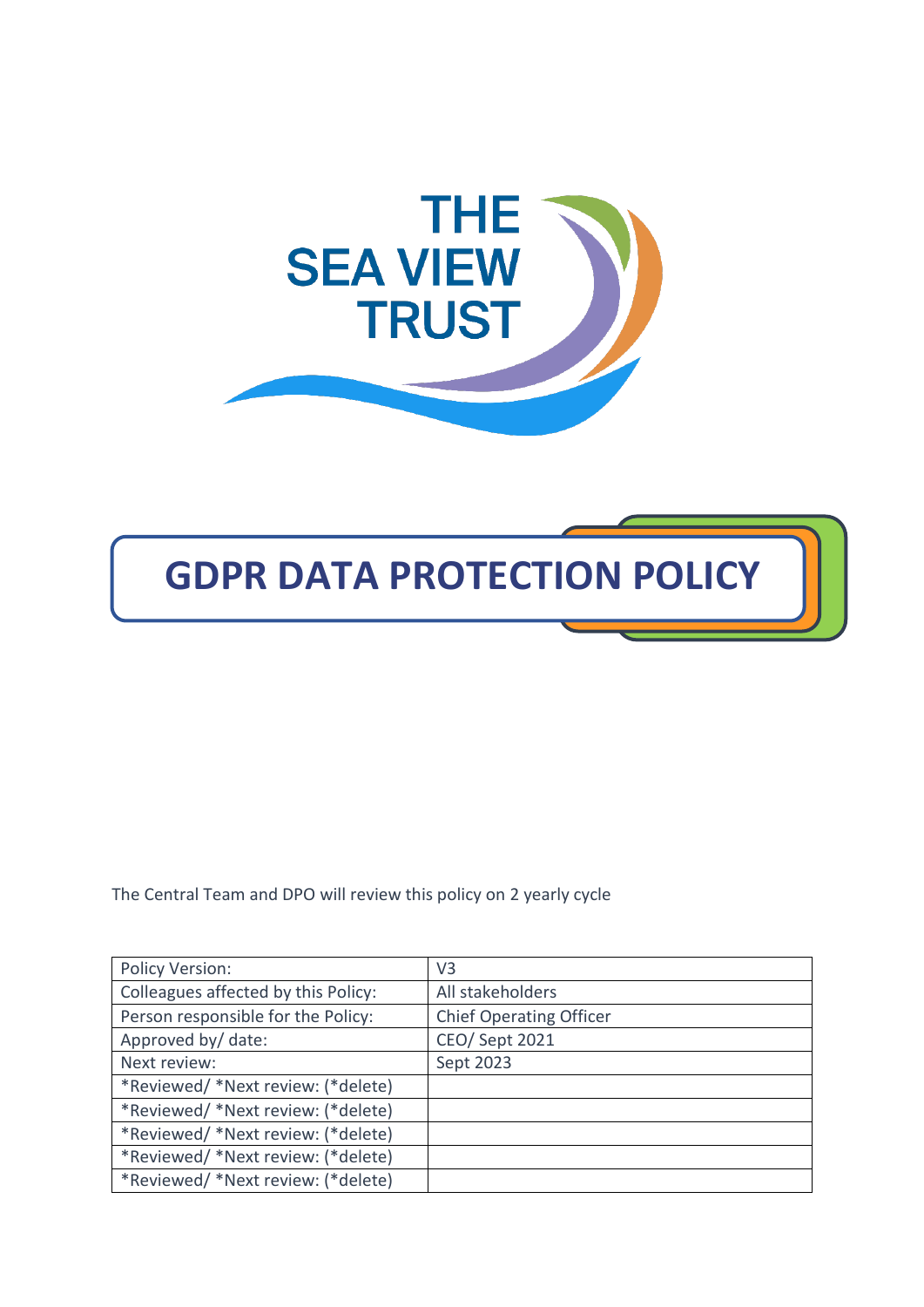## **Contents:**

- Statement of intent
- 1. Legal framework
- 2. Applicable data
- 3. Principles
- 4. Accountability
- 5. Data protection officer (DPO)
- 6. Lawful processing
- 7. Consent
- 8. Disclosures of personal data
- 9. Limitation, minimisation and accuracy
- 10. The right to be informed
- 11. The right of access
- 12. The right to rectification
- 13. The right to erasure
- 14. The right to restrict processing
- 15. The right to data portability
- 16. The right to object
- 17. Privacy by design and privacy impact assessments
- 18. Data breaches
- 19. Data security
- 20. Publication of information
- 21. CCTV and photography
- 22. Data retention
- 23. DBS data
- 24. Policy review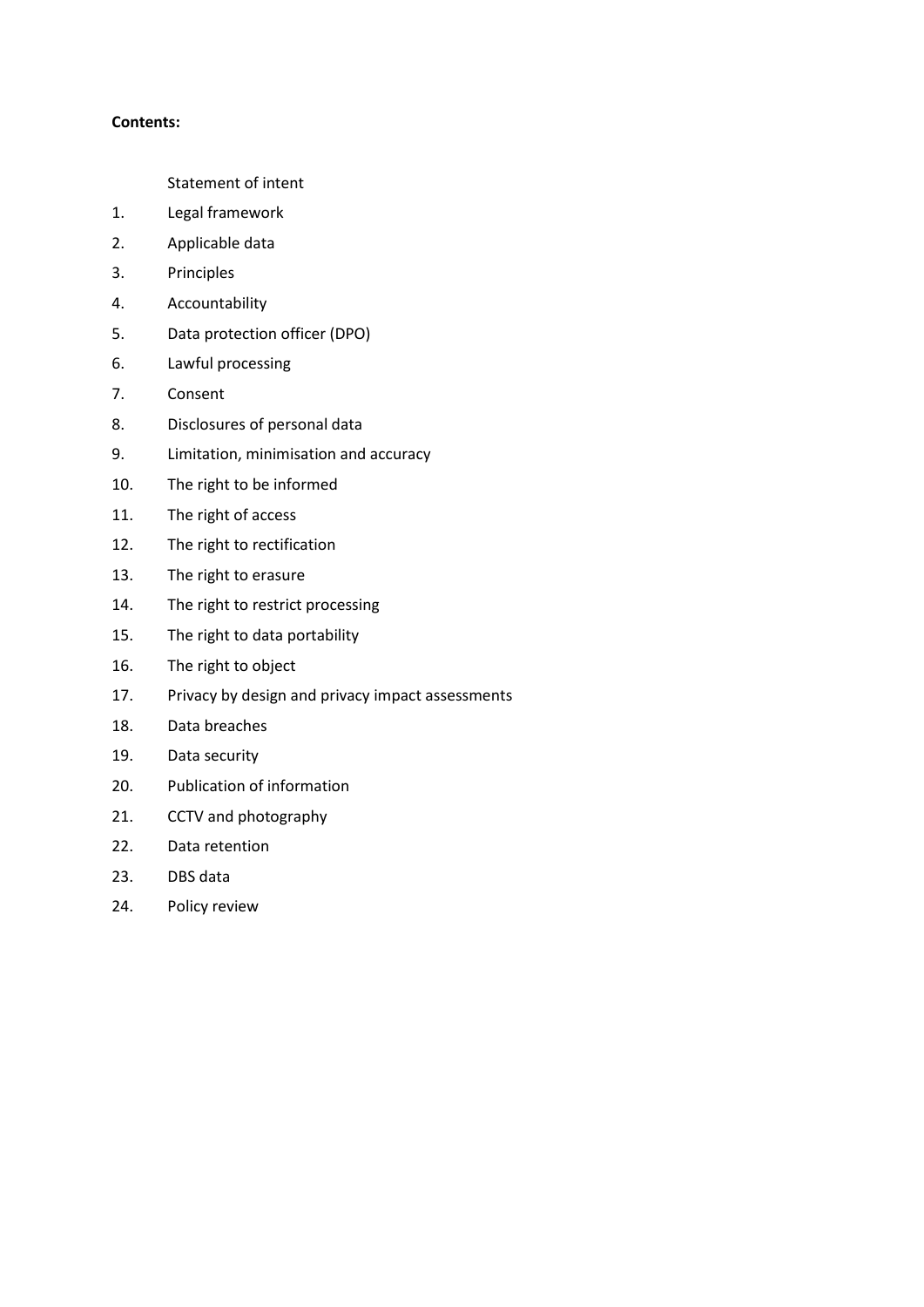#### **Statement of Intent**

The Sea View Trust is required to keep and process certain information about its staff members and pupils in accordance with its legal obligations under the UK General Data Protection Regulation (UK GDPR) and the Data Protection Act 2018 (DPA).

The Trust may, from time to time, be required to share personal information about its staff or pupils with other organisations, mainly the LA, other Trusts and educational bodies, and potentially social services.

This policy is in place to ensure all staff and governors are aware of their responsibilities and outlines how the Trust complies with the following core principles of the UK GDPR.

Organisational methods for keeping data secure are imperative, and The Sea View Trust believes that it is good practice to keep clear practical policies, backed up by written procedures.

This policy complies with the requirements set out in the UK GDPR and the DPA, which came into effect in May 2018.

Signed by:

tHedde

Executive Leader Date: September 2021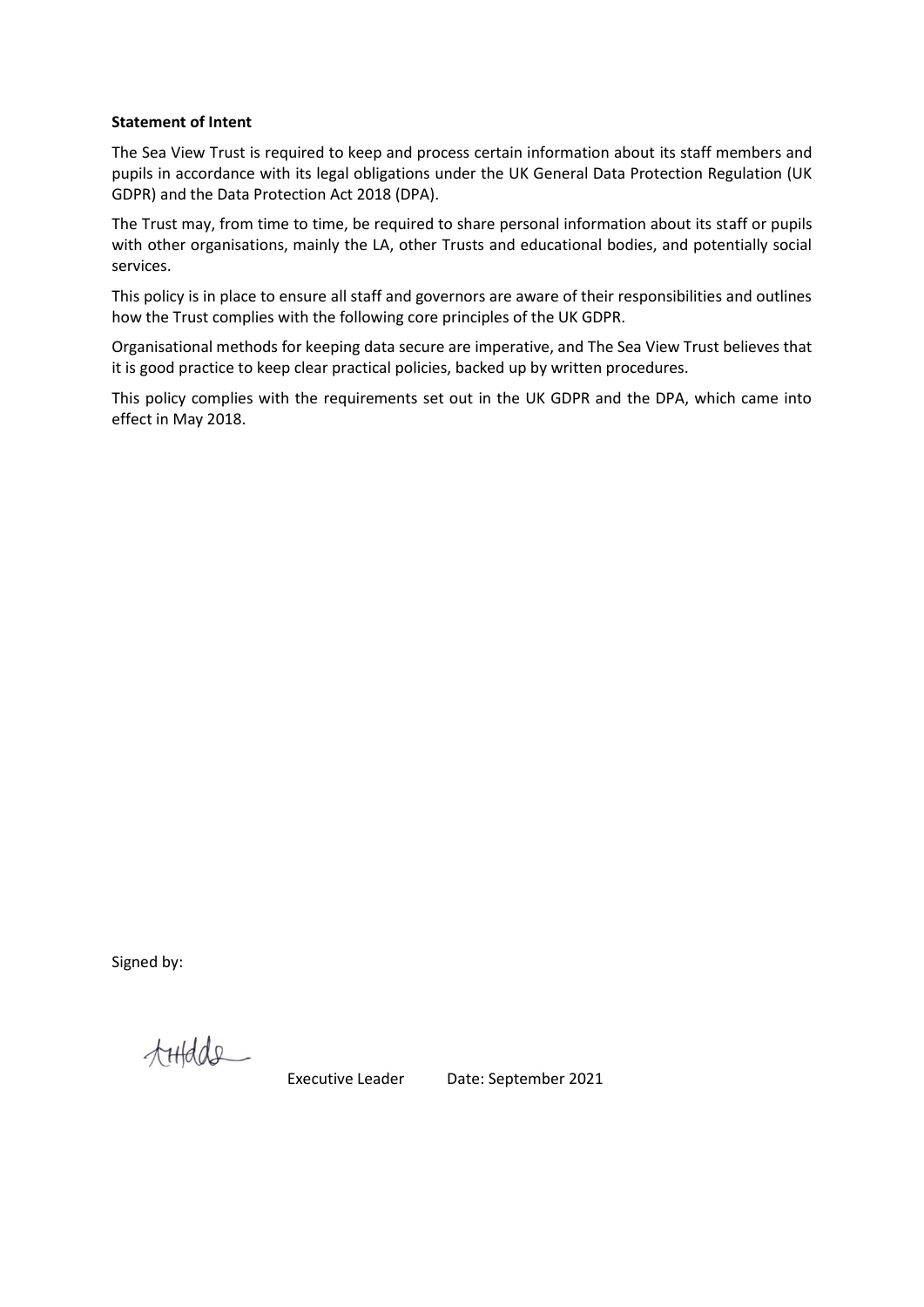# **1. Legal framework**

1.1. This policy has due regard to legislation, including, but not limited to the following:

- The General Data Protection Regulation (UK GDPR)
- . The Data Protection Act 2018
- The Freedom of Information Act 2000
- · The Education (Pupil Information) (England) Regulations 2005 (as amended in 2016)
- The Freedom of Information and Data Protection (Appropriate Limit and Fees) Regulations 2004
- · The Trust Standards and Framework Act 1998

1.2. This policy will also have regard to the following guidance:

- · Information Commissioner's Office 'Guide to the General Data Protection Regulation'
- . Information Commissioner's Office 'Guide to Data Protection'

1.3. This policy will be implemented in conjunction with the following other Trust policies:

- · Compliant Records Management Policy
- Data Breach Policy
- **CCTV Policy**

# **2. Applicable data**

- 2.1. For the purpose of this policy, **personal data** refers to information that relates to an identifiable, living individual, including information such as an online identifier, such as an IP address. The UK GDPR applies to both automated personal data and to manual filing systems, where personal data is accessible according to specific criteria, as well as to chronologically ordered data and pseudonymised data, e.g. key-coded.
- 2.2. **Sensitive personal data** is referred to in the UK GDPR as **'special categories of personal data'**, which are **i**nformation revealing racial or ethnic origin, political opinions, religious or similar beliefs, trade union membership, physical or mental health conditions, sexual life, sexual orientation, biometric or genetic data, and Personal Data relating to criminal offences and convictions.
- 2.3 For the purposes of this policy, **data subject** means the individual whose personal data is held or processed.
- 2.4 For the purposes of this policy, **processing** refers to any operation performed on personal data such as collecting, recording, organising, structuring, storing, altering, retrieving, using, disseminating, erasing or destroying personal data.

# **3. Principles**

- 3.1. In accordance with the requirements outlined in the UK GDPR, personal data will be:
- . Processed lawfully, fairly and in a transparent manner in relation to individuals.
- . Collected for specified, explicit and legitimate purposes and not further processed in a manner that is incompatible with those purposes; further processing for archiving purposes in the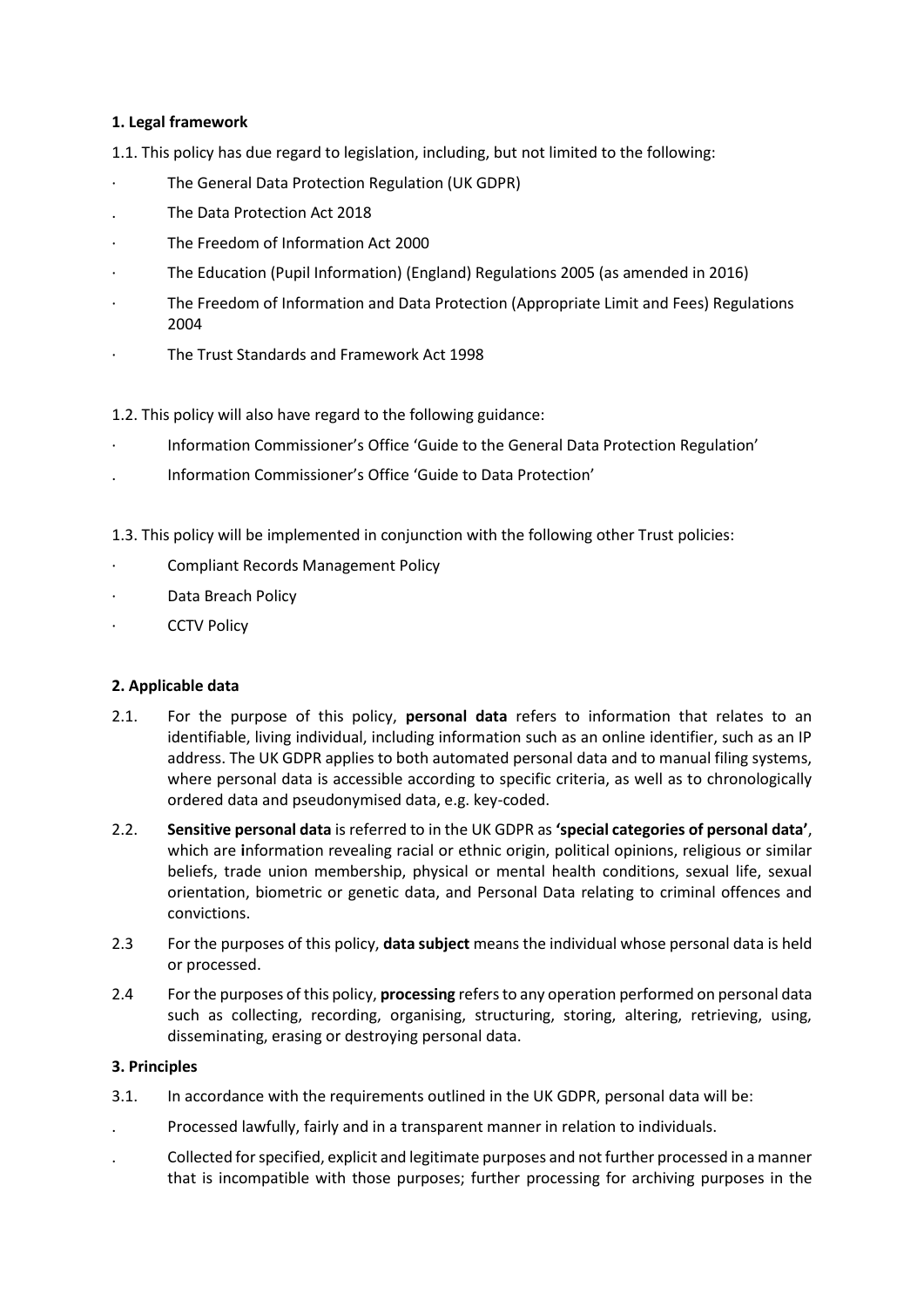public interest, scientific or historical research purposes or statistical purposes shall not be considered to be incompatible with the initial purposes.

- . Adequate, relevant and limited to what is necessary in relation to the purposes for which they are processed.
- . Accurate and, where necessary, kept up-to-date; every reasonable step must be taken to ensure that personal data that are inaccurate, having regard to the purposes for which they are processed, are erased or rectified without delay.
- . Kept in a form which permits identification of data subjects for no longer than is necessary for the purposes for which the personal data are processed; personal data may be stored for longer periods, insofar as the personal data will be processed solely for archiving purposes in the public interest, scientific or historical research purposes or statistical purposes, subject to implementation of the appropriate technical and organisational measures required by the UK GDPR in order to safeguard the rights and freedoms of individuals.
- . Processed in a manner that ensures appropriate security of the personal data, including protection against unauthorised or unlawful processing and against accidental loss, destruction or damage, using appropriate technical or organisational measures.
- 3.2. The UK GDPR also requires that "the controller shall be responsible for, and able to demonstrate, compliance with the principles".

### **4. Accountability**

- 4.1. The Sea View Trust will implement appropriate technical and organisational measures to demonstrate that data is processed in line with the principles set out in the UK GDPR.
- 4.2. The Trust will provide comprehensive, clear and transparent privacy policies.
- 4.3. Records of activities relating to higher risk processing will be maintained, such as the processing of special categories data or that in relation to criminal convictions and offences.
- 4.4. Internal records of processing activities will include the following:
- Name and details of the organisation
- Purpose(s) of the processing
- Description of the categories of individuals and personal data
- · Retention schedules
- Categories of recipients of personal data
- · Description of technical and organisational security measures
- · Details of transfers to third countries, including documentation of the transfer mechanism safeguards in place.
- 4.5. The Trust will implement measures that meet the principles of data protection by design and data protection by default, such as:
- · Data minimisation.
- Pseudonymisation.
- · Transparency.
- Allowing individuals to monitor processing.
- · Continuously creating and improving security features.
- 4.6. Data protection impact assessments will be used, where appropriate.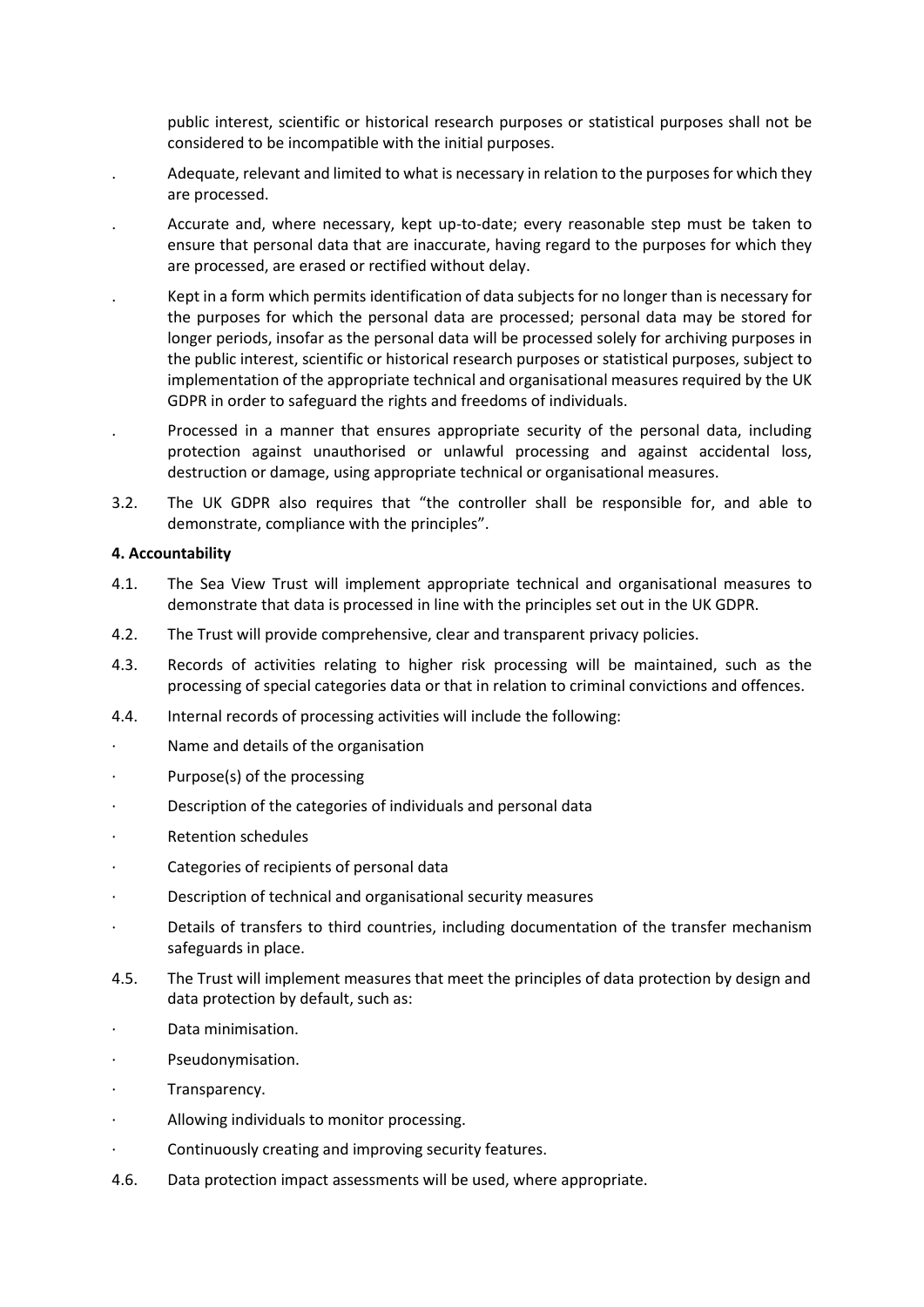## **5. Data protection officer (DPO)**

- 5.1. A DPO will be appointed in order to:
- · Inform and advise the Trust and its employees about their obligations to comply with the UK GDPR and other data protection laws.
- · Monitor the Trust's compliance with the UK GDPR and other laws, including managing internal data protection activities, advising on data protection impact assessments, conducting internal audits, and providing the required training to staff members.
- 5.2. The DPO will report to the highest level of management at the Trust, which is the Executive Leader.
- 5.3. The DPO will operate independently and will not be penalised for performing their task.
- 5.4. Sufficient resources will be provided to the DPO to enable them to meet their UK GDPR obligations.

## **6. Lawful processing**

- 6.1. The legal basis for processing data will be identified and documented prior to data being processed.
- 6.2. Under the UK GDPR, data will be lawfully processed under the following conditions:
	- The consent of the data subject has been obtained.
- Processing is necessary for:
	- Compliance with a legal obligation.
	- The performance of a task carried out in the public interest or in the exercise of official authority vested in the controller.
	- For the performance of a contract with the data subject or to take steps to enter into a contract.
	- Protecting the vital interests of a data subject or another person.
	- For the purposes of legitimate interests pursued by the controller or a third
	- party, except where such interests are overridden by the interests, rights or freedoms of the data subject.
- 6.3. Sensitive data will only be processed under the following conditions:
- · Explicit consent of the data subject, unless reliance on consent is prohibited by UK law.
- · Processing carried out by a not-for-profit body with a political, philosophical, religious or trade union aim provided the processing relates only to members or former members (or those who have regular contact with it in connection with those purposes) and provided there is no disclosure to a third party without consent.
- · Processing relates to personal data manifestly made public by the data subject.
- Processing is necessary for:

— Carrying out obligations under employment, social security or social protection law, or a collective agreement.

— Protecting the vital interests of a data subject or another individual where the data subject is physically or legally incapable of giving consent.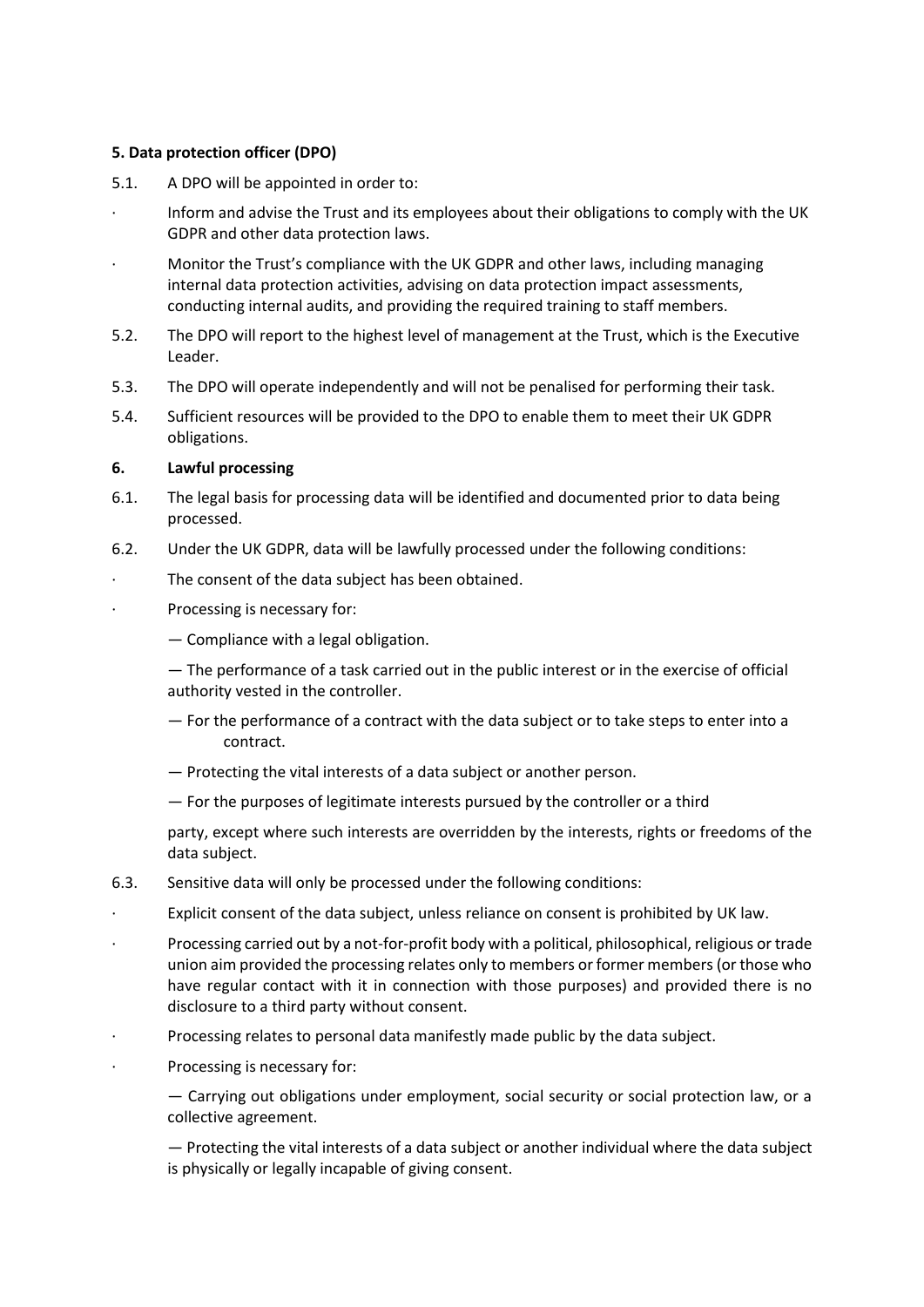— The establishment, exercise or defence of legal claims or where courts are acting in their judicial capacity.

— Reasons of substantial public interest on the basis of UK law which is proportionate to the aim pursued and which contains appropriate safeguards.

— The purposes of preventative or occupational medicine, for assessing the working capacity of the employee, medical diagnosis, the provision of health or social care or treatment or management of health or social care systems and services on the basis of UK law or a contract with a health professional.

— Reasons of public interest in the area of public health, such as protecting against serious cross-border threats to health or ensuring high standards of healthcare and of medicinal products or medical devices.

— Archiving purposes in the public interest, or scientific and historical research purposes or statistical purposes in accordance with Article 89(1) UK GDPR.

### **7. Consent**

- 7.1. Consent must be a positive indication. It cannot be inferred from silence, inactivity or preticked boxes.
- 7.2. Consent will only be accepted where it is freely given, specific, informed and an unambiguous indication of the individual's wishes.
- 7.3. Where consent is given, a record will be kept documenting how and when consent was given.
- 7.4. The Trust ensures that consent mechanisms meet the standards of the UK GDPR. Where the standard of consent cannot be met, an alternative legal basis for processing the data must be found, or the processing must cease.
- 7.5. Consent accepted under the DPA will be reviewed to ensure it meets the standards of the UK GDPR; however, acceptable consent obtained under the DPA will not be reobtained.
- 7.6. Consent can be withdrawn by the individual at any time.
- 7.7. The consent of parents will be sought prior to the processing of a child's data, except where the processing is related to preventative or counselling services offered directly to a child.

#### **8. Disclosures of personal data**

- 8.1 The Trust will not normally share personal data with anyone else without consent, but there are certain circumstances where we may be required to do so. The Trust will comply with data protection law when disclosing this information.
- 8.2 If the Trust becomes aware of a staff safety issue with regards to one of our pupils or parents/guardians, the Trust will share that information with the appropriate teams and/or individuals to ensure the safety of all concerned.
- 8.3 The Trust may share personal data in some circumstances with other agencies. The Trust will obtain the necessary consents before referring pupils to another agency where we are required to do so.
- 8.4 The Trust will share personal data with suppliers and/or contractors who enable the school to provide services to staff and pupils – e.g. IT companies or energy suppliers. The data shared is limited to the specific information the supplier requires in order to carry out their service as well as any additional information that ensures the Trust fulfils its health and safety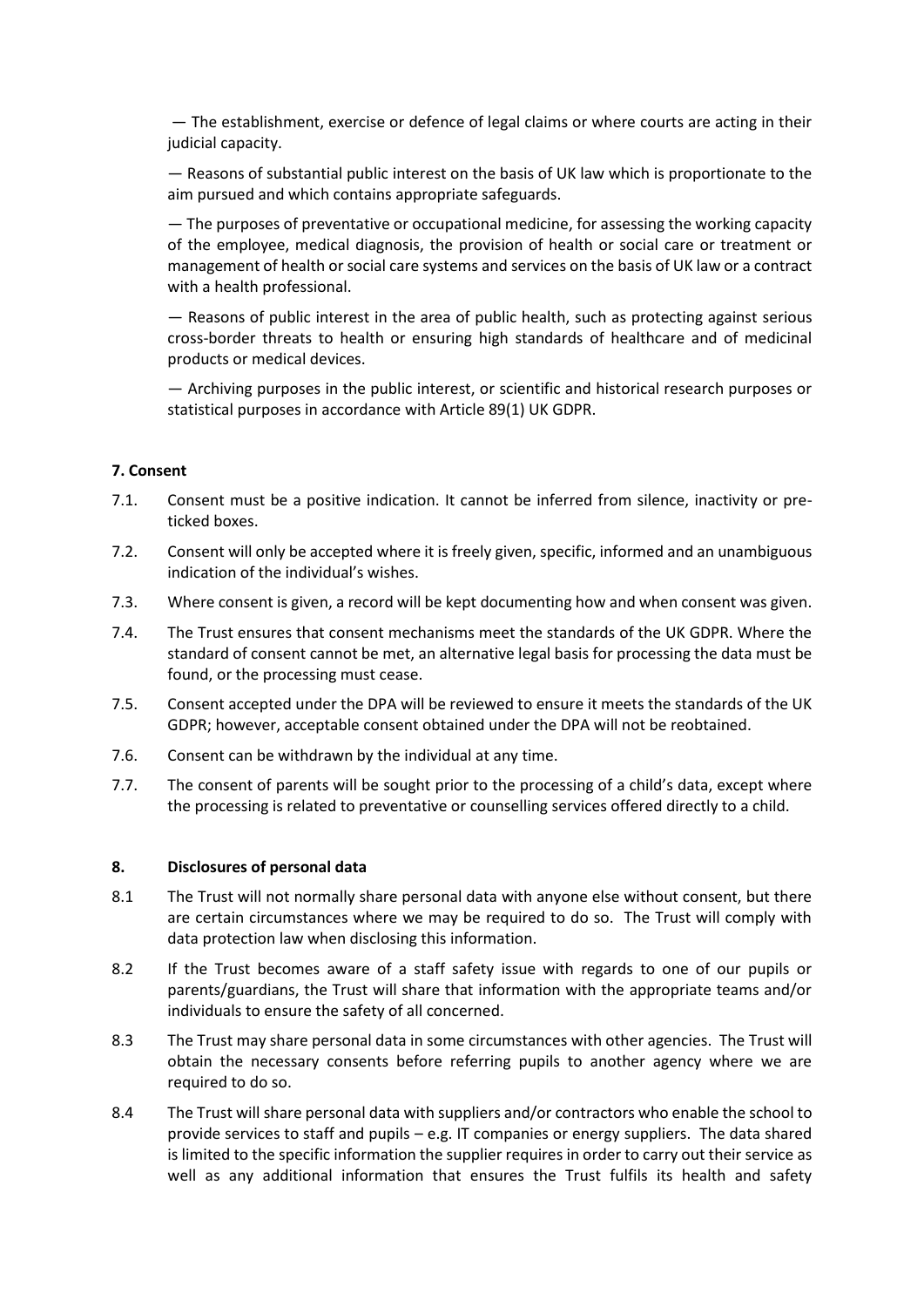obligations to the people carrying out the work. The Trust will ensure that suppliers handle this data correctly through the contract terms and will only use suppliers and/or contractors that comply with data protection law.

8.5 We will be responsible for the fair and lawful processing of personal data shared with third parties. We make sure this occurs through data sharing agreements, either in contracts or as standalone agreements.

## **9. Limitation, minimisation and accuracy**

- 9.1 The Trust will only process personal data for specified, explicit and legitimate reasons. The school will explain these reasons to individuals when personal data is first collected.
- 9.2 If the Trust wants to use personal data for reasons other than those given when it is first obtained, the Trust will inform the individuals concerned and seek consent where necessary.
- 9.3 Staff must only process personal data where it is necessary to do their jobs.

## **10. The right to be informed**

- 10.1. The privacy notice supplied to individuals in regards to the processing of their personal data will be written in clear, plain language which is concise, transparent, easily accessible and free of charge.
- 10.2. If services are offered directly to a child, the Trust will ensure that the privacy notice is written in a clear, plain manner that the child will understand.
- 10.3. In relation to data obtained both directly from the data subject and not obtained directly from the data subject, the following information will be supplied within the privacy notice:
- The identity and contact details of the controller, and where applicable, the controller's representative and the DPO.
- The purpose of, and the legal basis for, processing the data.
- The legitimate interests of the controller or third party.
- · Any recipient or categories of recipients of the personal data.
- · Details of transfers to third countries and the safeguards in place.
- · The retention period of criteria used to determine the retention period.
- · The existence of the data subject's rights, including the right to:
	- Withdraw consent at any time.
	- Lodge a complaint with the Information Commissioner's Office.
- The existence of automated decision making, including profiling, how decisions are made, the significance of the process and the consequences.
- 10.4. Where data is obtained directly from the data subject, information regarding whether the provision of personal data is part of a statutory or contractual requirement and the details of the categories of personal data, as well as any possible consequences of failing to provide the personal data, will be provided.
- 10.5. Where data is not obtained directly from the data subject, information regarding the source the personal data originates from and whether it came from publicly accessible sources, will be provided.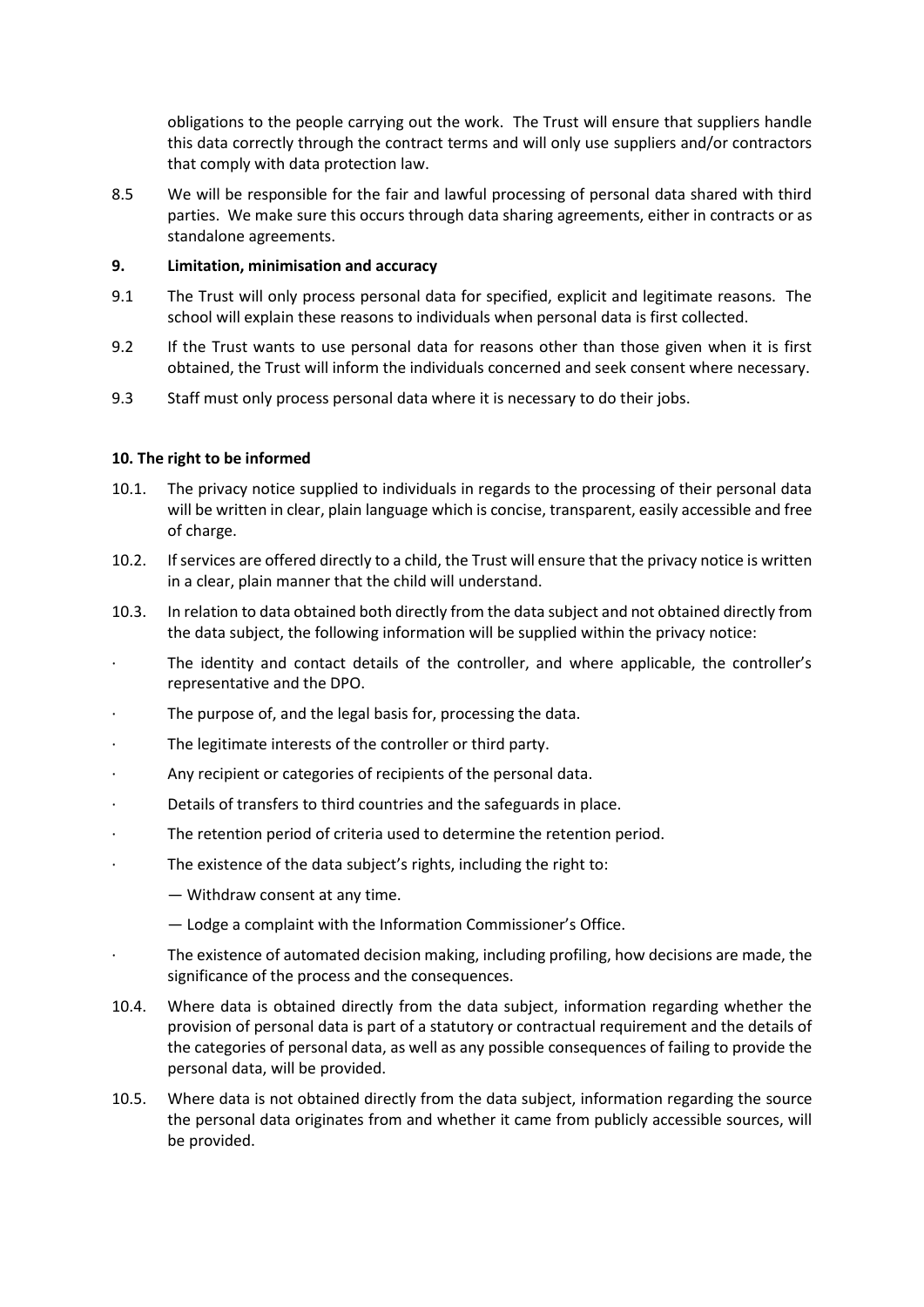- 10.6. For data obtained directly from the data subject, this information will be supplied at the time the data is obtained.
- 10.7. In relation to data that is not obtained directly from the data subject, this information will be supplied:
- Within one month of having obtained the data.
- · If disclosure to another recipient is envisaged, at the latest, before the data are disclosed.
- · If the data are used to communicate with the individual, at the latest, when the first communication takes place.

### **11. The right of access**

- 11.1. Individuals have the right to obtain confirmation that their data is being processed.
- 11.2. Individuals have the right to submit a subject access request (SAR) to gain access to their personal data in order to verify the lawfulness of the processing.
- 11.3. The Trust will verify the identity of the person making the request before any information is supplied.
- 11.4. A copy of the information will be supplied to the individual free of charge; however, the Trust may impose a 'reasonable fee' to comply with requests for further copies of the same information.
- 11.5. Where a SAR has been made electronically, the information will be provided in a commonly used electronic format.
- 11.6. Where a request is manifestly unfounded, excessive or repetitive, the request may be refuse or a reasonable fee will be charged.
- 11.7. All fees will be based on the administrative cost of providing the information.
- 11.8. All requests will be responded to without delay and at the latest, within one month of receipt.
- 11.9. In the event of numerous or complex requests, the period of compliance will be extended by a further two months. The individual will be informed of this extension, and will receive an explanation of why the extension is necessary, within one month of the receipt of the request.
- 11.10. Where a request is manifestly unfounded or excessive, the Trust holds the right to refuse to respond to the request. The individual will be informed of this decision and the reasoning behind it, as well as their right to complain to the ICO and to a judicial remedy, within one month of the refusal.
- 11.11. In the event that a large quantity of information is being processed about an individual, the Trust will ask the individual to specify the information the request is in relation to.

## **12. The right to rectification**

- 12.1. Individuals are entitled to have any inaccurate or incomplete personal data rectified.
- 12.2. Where the personal data in question has been disclosed to third parties, the Trust will inform them of the rectification where possible.
- 12.3. Where appropriate, the Trust will inform the individual about the third parties that the data has been disclosed to.
- 12.4. Requests for rectification will be responded to within one month; this will be extended by two months where the request for rectification is complex.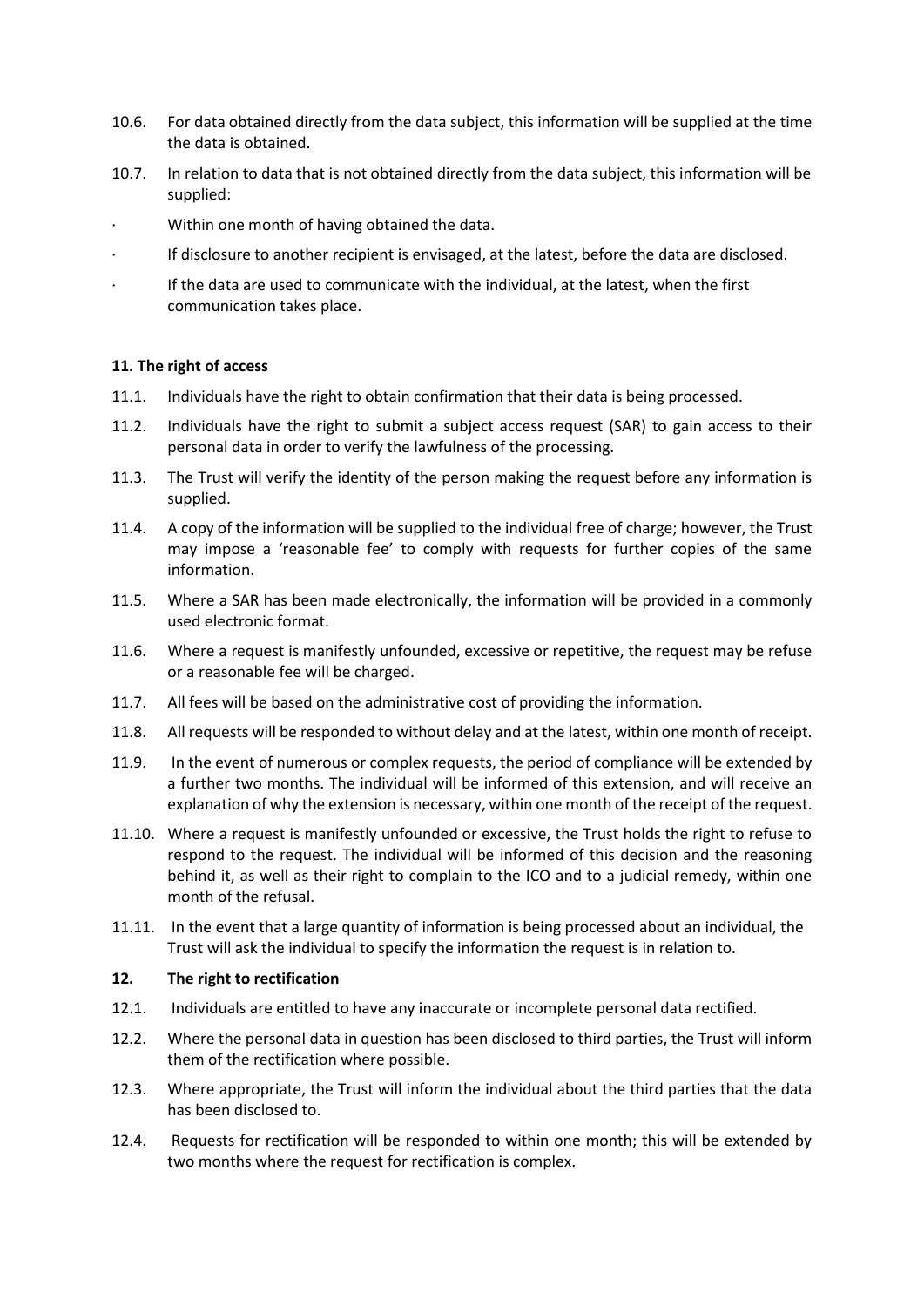12.5. Where no action is being taken in response to a request for rectification, the Trust will explain the reason for this to the individual, and will inform them of their right to complain to the ICO and to a judicial remedy.

## **13. The right to erasure**

- 13.1. Individuals hold the right to request the deletion or removal of personal data where there is no compelling reason for its continued processing.
- 13.2. Individuals have the right to erasure in the following circumstances:
- Where the personal data is no longer necessary in relation to the purpose for which it was originally collected/processed
- When the individual withdraws their consent
- When the individual objects to the processing and there is no overriding legitimate interest for continuing the processing
- The personal data was unlawfully processed
- The personal data is required to be erased in order to comply with a legal obligation
- The personal data is processed in relation to the offer of information society services to a child.
- 13.3. The Trust has the right to refuse a request for erasure where the personal data is being processed for the following reasons:
- To exercise the right of freedom of expression and information
- To comply with a legal obligation for the performance of a public interest task or exercise of official authority
- For public health purposes in the public interest
- For archiving purposes in the public interest, scientific research, historical research or statistical purposes
- The exercise or defence of legal claims
- 13.4. As a child may not fully understand the risks involved in the processing of data when consent is obtained, special attention will be given to existing situations where a child has given consent to processing and they later request erasure of the data, regardless of age at the time of the request.
- 13.5. Where personal data has been disclosed to third parties, they will be informed about the erasure of the personal data, unless it is impossible or involves disproportionate effort to do so.
- 13.6. Where personal data has been made public within an online environment, the Trust will inform other organisations who process the personal data to erase links to and copies of the personal data in question.

# **14. The right to restrict processing**

14.1. Individuals have the right to block or suppress the Trust's processing of personal data.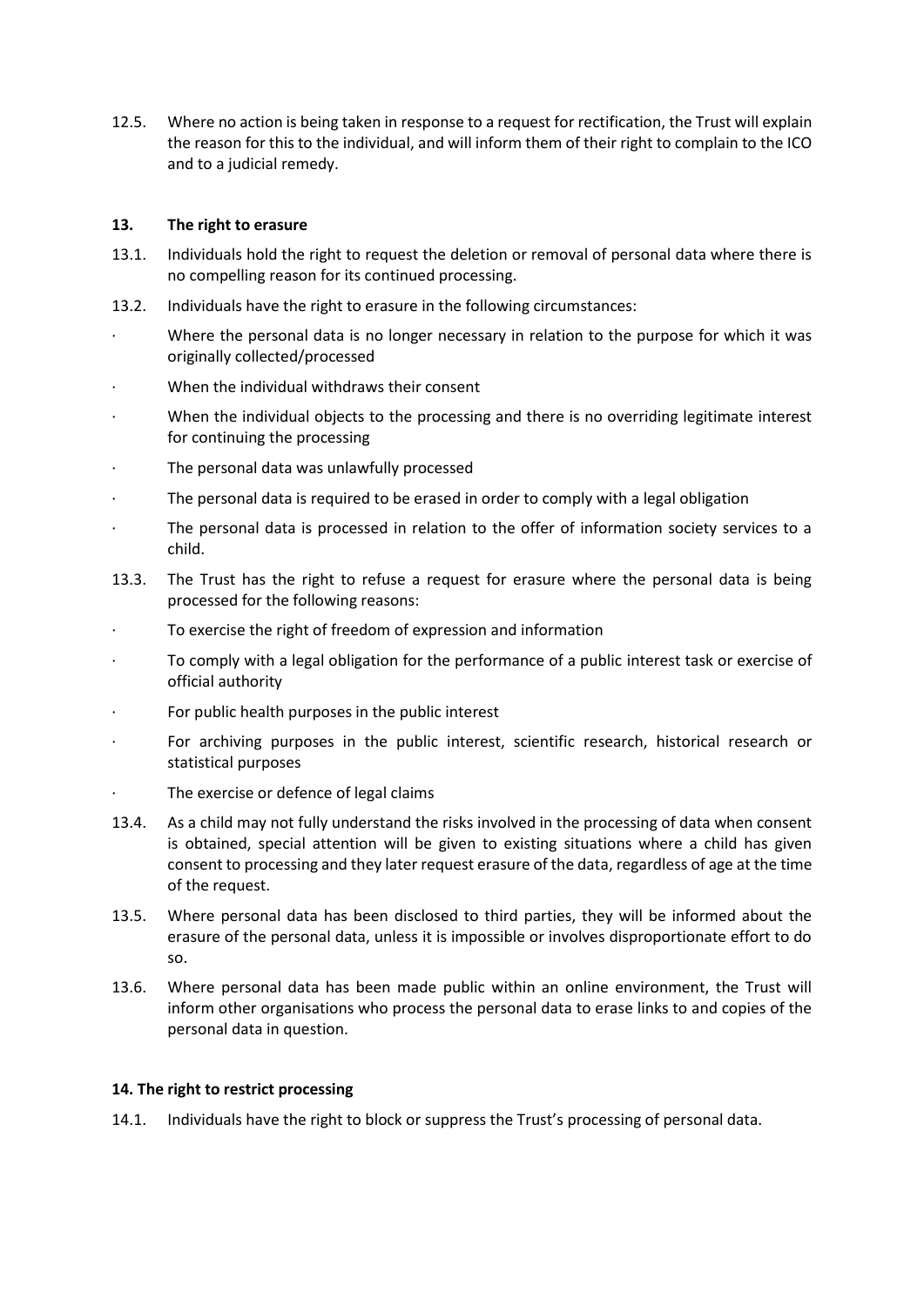- 14.2. In the event that processing is restricted, the Trust will store the personal data, but not further process it, guaranteeing that just enough information about the individual has been retained to ensure that the restriction is respected in future.
- 14.3. The Trust will restrict the processing of personal data in the following circumstances:
- · Where an individual contests the accuracy of the personal data, processing will be restricted until the Trust has verified the accuracy of the data
- Where an individual has objected to the processing and the Trust is considering whether their legitimate grounds override those of the individual
- · Where processing is unlawful and the individual opposes erasure and requests restriction instead
- Where the Trust no longer needs the personal data but the individual requires the data to establish, exercise or defend a legal claim.
- 14.4. If the personal data in question has been disclosed to third parties, the Trust will inform them about the restriction on the processing of the personal data, unless it is impossible or involves disproportionate effort to do so.
- 14.5. The Trust will inform individuals when a restriction on processing has been lifted.

## **15. The right to data portability**

- 15.1. Individuals have the right to obtain and reuse their personal data for their own purposes across different services.
- 15.2. Personal data can be easily moved, copied or transferred from one IT environment to another in a safe and secure manner, without hindrance to usability.
- 15.3. The right to data portability only applies in the following cases:
- . To personal data that an individual has provided to a controller
- . Where the processing is based on the individual's consent or for the performance of a contract
- . When processing is carried out by automated means
- 15.4. Personal data will be provided in a structured, commonly used and machine-readable form.
- 15.5. The Trust will provide the information free of charge.
- 15.6. Where feasible, data will be transmitted directly to another organisation at the request of the individual.
- 15.7. The Sea View Trust is not required to adopt or maintain processing systems which are technically compatible with other organisations.
- 15.8. In the event that the personal data concerns more than one individual, the Trust will consider whether providing the information would prejudice the rights of any other individual.
- 15.9. The Trust will respond to any requests for portability within one month.
- 15.10. Where the request is complex, or a number of requests have been received, the timeframe can be extended by two months, ensuring that the individual is informed of the extension and the reasoning behind it within one month of the receipt of the request.
- 15.11. Where no action is being taken in response to a request, the Trust will, without delay and at the latest within one month, explain to the individual the reason for this and will inform them of their right to complain to the ICO and to a judicial remedy.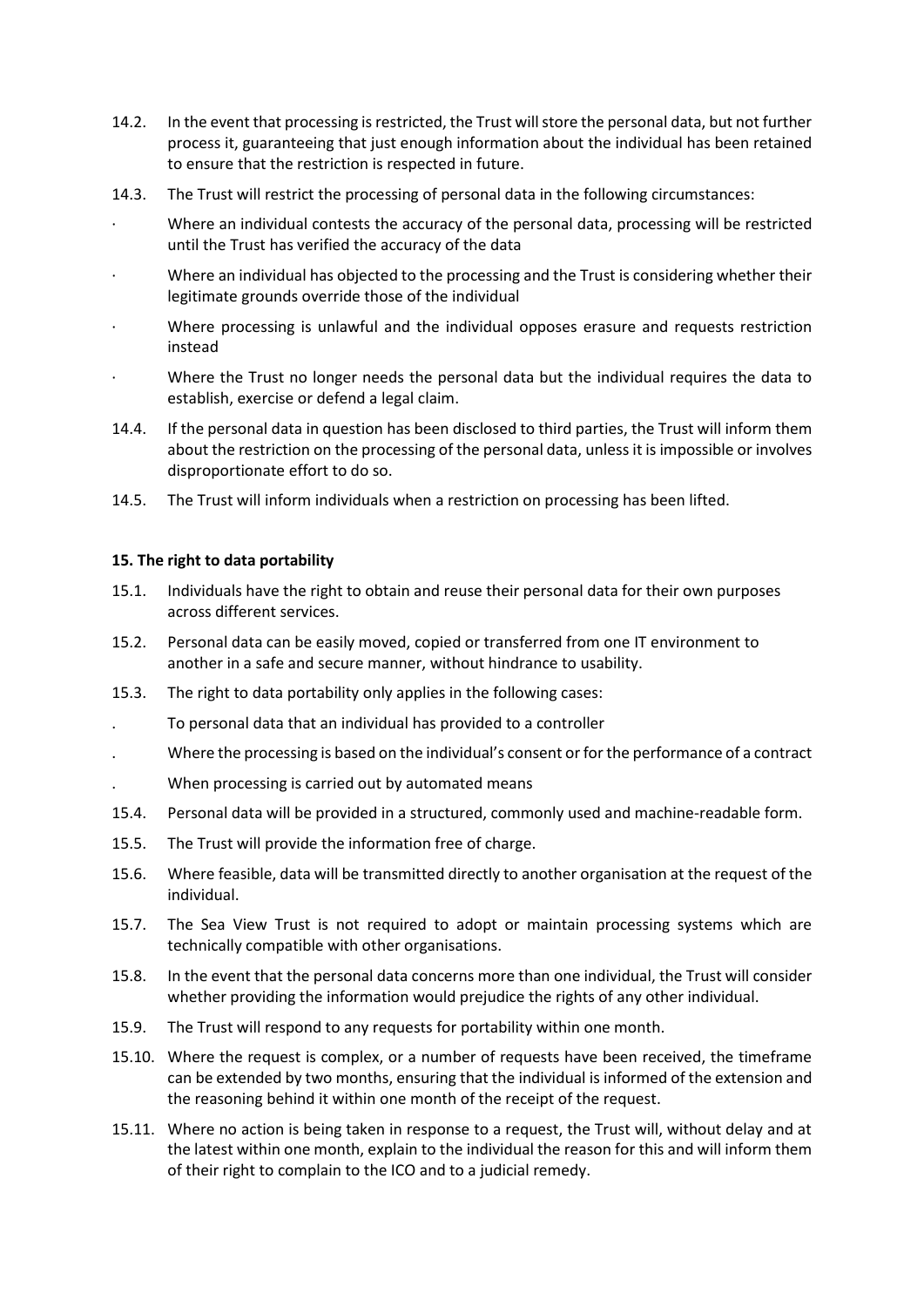## **16. The right to object**

- 16.1. The Trust will inform individuals of their right to object at the first point of communication, and this information will be outlined in the privacy notice and explicitly brought to the attention of the data subject, ensuring that it is presented clearly and separately from any other information.
- 16.2. Individuals have the right to object to the following:
- · Processing based on legitimate interests or the performance of a task in the public interest
- Direct marketing
- · Processing for purposes of scientific or historical research and statistics.
- 16.3. Where personal data is processed for the performance of a legal task or legitimate interests:
- An individual's grounds for objecting must relate to his or her particular situation.
- · The Trust will stop processing the individual's personal data unless the processing is for the establishment, exercise or defence of legal claims, or, where the Trust can demonstrate compelling legitimate grounds for the processing, which override the interests, rights and freedoms of the individual.
- 16.4. Where personal data is processed for direct marketing purposes:
- The Trust will stop processing personal data for direct marketing purposes as soon as an objection is received.
- The Trust cannot refuse an individual's objection regarding data that is being processed for direct marketing purposes.
- 16.5. Where personal data is processed for research purposes:
- The individual must have grounds relating to their particular situation in order to exercise their right to object.
- Where the processing of personal data is necessary for the performance of a public interest task, the Trust is not required to comply with an objection to the processing of the data.
- 16.6. Where the processing activity is outlined above, but is carried out online, the Trust will offer a method for individuals to object online.

### **17. Privacy by design and privacy impact assessments**

- 17.1. The Trust will act in accordance with the UK GDPR by adopting a privacy by design approach and implementing technical and organisational measures which demonstrate how the Trust has considered and integrated data protection into processing activities.
- 17.2. Data protection impact assessments (DPIAs) will be used to identify the most effective method of complying with the Trust's data protection obligations and meeting individuals' expectations of privacy.
- 17.3. DPIAs will allow the Trust to identify and resolve problems at an early stage, thus reducing associated costs and preventing damage from being caused to The Sea View Trust's reputation which might otherwise occur.
- 17.4. A DPIA will be used when using new technologies or when the processing is likely to result in a high risk to the rights and freedoms of individuals.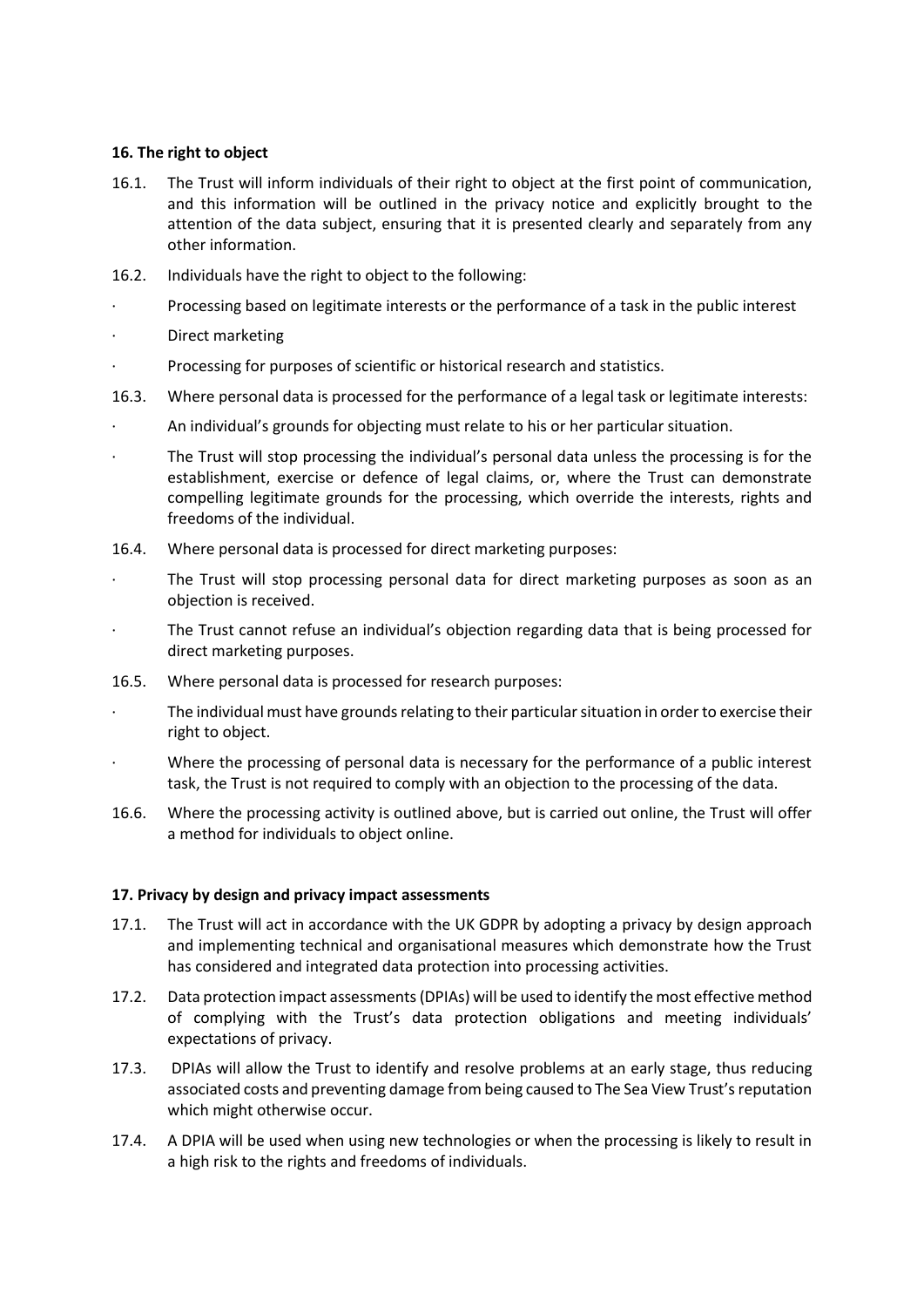- 17.5. A DPIA will be used for more than one project, where necessary. High risk processing includes, but is not limited to, the following:
- Systematic and extensive processing activities, such as profiling
- Large scale processing of special categories of data or personal data which is in relation to criminal convictions or offences
- 17.6. The Trust will ensure that all DPIAs include the following information:
- A description of the processing operations and the purposes
- An assessment of the necessity and proportionality of the processing in relation to the purpose
- · An outline of the risks to individuals
- The measures implemented in order to address risk
- 17.7. Where a DPIA indicates high risk data processing, the Trust will consult the ICO to seek its opinion as to whether the processing operation complies with the UK GDPR.

## **18. Data breaches**

- 18.1. The term **'personal data breach'** refers to a breach of security which has led to the destruction, loss, alteration, unauthorised disclosure of, or access to, personal data.
- 18.2. The Executive Leader will ensure that all staff members are made aware of, and understand, what constitutes as a data breach as part of their continuous development training.
- 18.3 All staff must report any actual or suspected personal data breach to the DPO immediately in accordance with the Data Breach Policy.
- 18.4. Where a breach is likely to result in a risk to the rights and freedoms of individuals, Information Commissioner's Office (ICO) will be informed.
- 18.5. All notifiable breaches will be reported to the ICO within 72 hours of the Trust becoming aware of it.
- 18.6. The risk of the breach having a detrimental effect on the individual, and the need to notify the ICO, will be assessed on a case-by-case basis.
- 18.7. In the event that a breach is likely to result in a high risk to the rights and freedoms of an individual, the Trust will notify those concerned directly.
- 18.8. A 'high risk' breach means that the threshold for notifying the individual is higher than that for notifying the ICO.
- 18.9. In the event that a breach is sufficiently serious, the public will be notified without undue delay.
- 18.10. Effective and robust breach detection, investigation and internal reporting procedures are in place at the Trust, which facilitate decision-making in relation to whether the ICO or the public need to be notified.
- 18.11. Within a breach notification, the following information will be outlined:
- The nature of the personal data breach, including the categories and approximate number of individuals and records concerned
- The name and contact details of the DPO
- An explanation of the likely consequences of the personal data breach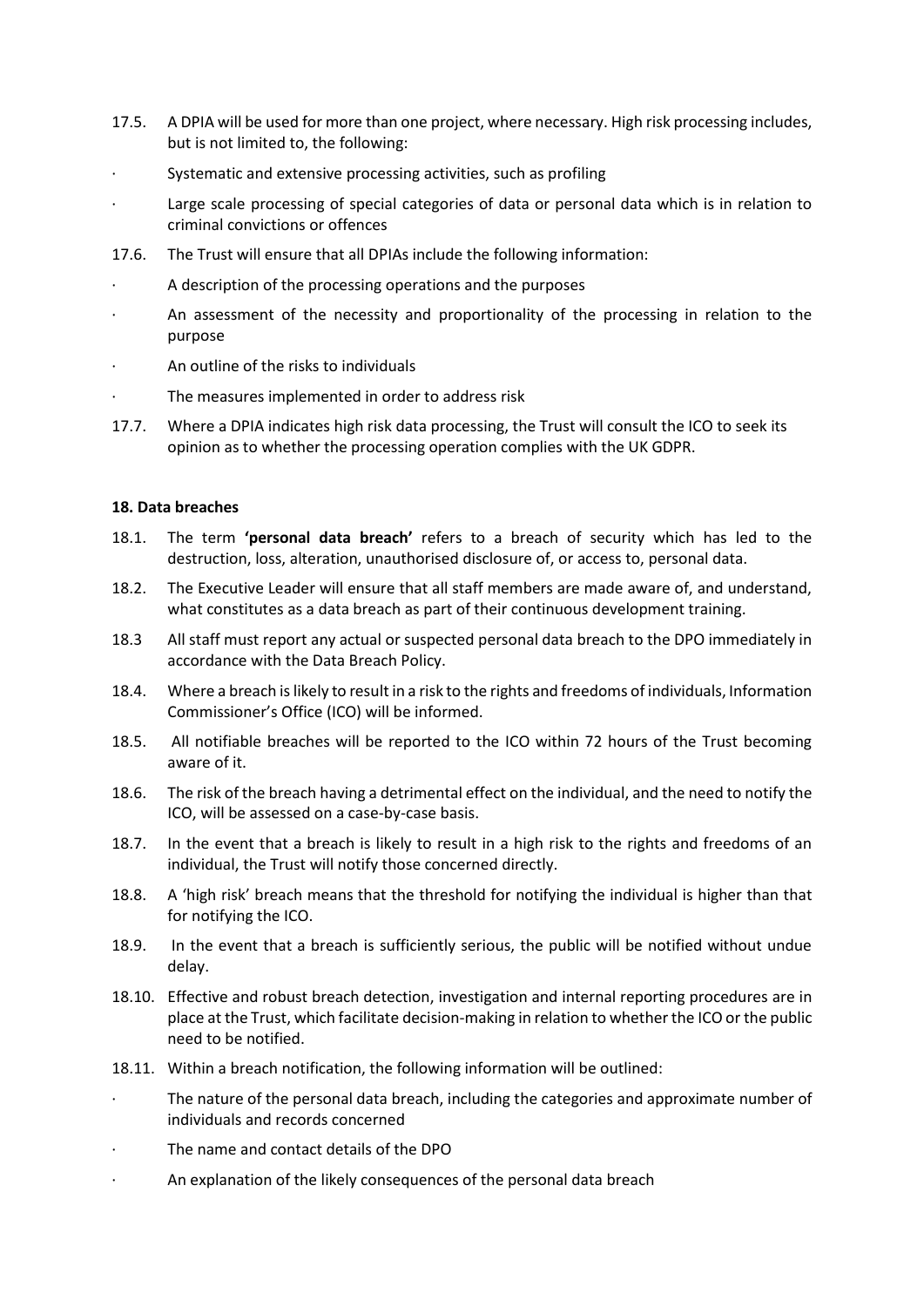- · A description of the proposed measures to be taken to deal with the personal data breach
- Where appropriate, a description of the measures taken to mitigate any possible adverse effects
- 18.12. Failure to report a breach when required to do so may result in a fine, as well as a fine for the breach itself.

### **19. Data security**

- 19.1. Confidential paper records will be kept in a locked filing cabinet, drawer or safe, with restricted access.
- 19.2. Confidential paper records will not be left unattended or in clear view anywhere with general access.
- 19.3. Digital data is coded, encrypted or password-protected, both on a local hard drive and on a network drive that is regularly backed up off-site.
- 19.4. Where data is saved on removable storage or a portable device, the device will be kept in a locked filing cabinet, drawer or safe when not in use.
- 19.5. Memory sticks will not be used to hold personal information unless they are passwordprotected and fully encrypted.
- 19.6. All electronic devices are password-protected to protect the information on the device in case of theft.
- 19.7. Where possible, the Trust enables electronic devices to allow the remote blocking or deletion of data in case of theft.
- 19.8. Staff and governors will not use their personal laptops or computers for Trust purposes.
- 19.9. All necessary members of staff are provided with their own secure login and password, and every computer regularly prompts users to change their password.
- 19.10. Emails containing sensitive or confidential information are password-protected if there are unsecure servers between the sender and the recipient.
- 19.11. Circular emails to parents are sent blind carbon copy (bcc), so email addresses are not disclosed to other recipients.
- 19.12. When sending confidential information by fax, staff will always check that the recipient is correct before sending.
- 19.13. Where personal information that could be considered private or confidential is taken off the premises, either in electronic or paper format, staff will take extra care to follow the same procedures for security, e.g. keeping devices under lock and key. The person taking the information from the Trust premises accepts full responsibility for the security of the data.
- 19.14. Before sharing data, all staff members will ensure:
	- They are allowed to share it.
- That adequate security is in place to protect it.
- Who will receive the data has been outlined in a privacy notice.
- 19.15. Under no circumstances are visitors allowed access to confidential or personal information. Visitors to areas of the Trust containing sensitive information are supervised at all times.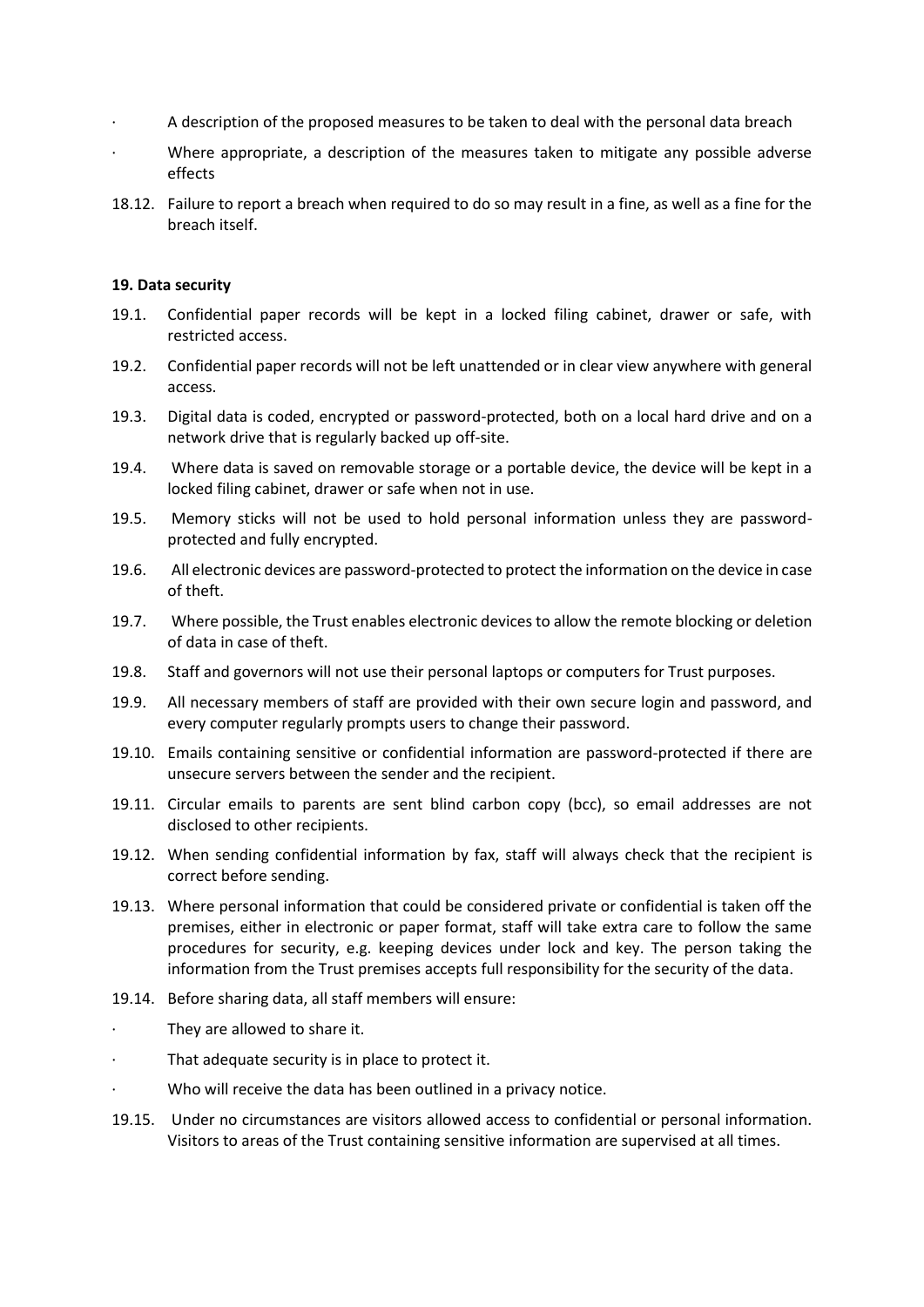- 19.16. The physical security of the Trust's buildings and storage systems, and access to them, is reviewed on a termly basis. If an increased risk in vandalism/burglary/theft is identified, extra measures to secure data storage will be put in place.
- 19.17. The Sea View Trust takes its duties under the UK GDPR seriously and any unauthorised disclosure may result in disciplinary action.
- 19.18. The Data Protection Officer is responsible for continuity and recovery measures are in place to ensure the security of protected data.

### **20. Publication of information**

- 20.1. The Sea View Trust publishes a publication scheme on its website outlining classes of information that will be made routinely available, including:
- · Policies and procedures
- · Annual reports
- Financial information
- 20.2. Classes of information specified in the publication scheme are made available quickly and easily on request.
- 20.3. The Sea View Trust will not publish any personal information, including photos, on its website without the permission of the affected individual.
- 20.4. When uploading information to the Trust website, staff are considerate of any metadata or deletions which could be accessed in documents and images on the site.

### **21. CCTV and photography**

- 21.1. The Trust understands that recording images of identifiable individuals constitutes as processing personal information, so it is done in line with data protection principles.
- 21.2. The Trust notifies all pupils, staff and visitors of the purpose for collecting CCTV images via notice boards, letters and email.
- 21.3. Cameras are only placed where they do not intrude on anyone's privacy and are necessary to fulfil their purpose.
- 21.4. All CCTV footage will be kept in line with each individual Academy's CCTV policy for security purposes for (up to a maximum of 3 months); the Data Protection Officer is responsible for ensuring the records are secure.
- 21.5. The Trust will always indicate its intentions for taking photographs of pupils and will retrieve permission before publishing them.
- 21.6. If the Trust wishes to use images/video footage of pupils in a publication, such as the Trust website, prospectus, or recordings of Trust plays, written permission will be sought for the particular usage from the parent of the pupil.
- 21.7. Images captured by individuals for recreational/personal purposes, and videos made by parents for family use, are exempt from the UK GDPR.

#### **22. Data retention**

- 22.1. Data will not be kept for longer than is necessary in line with the Trust's Record Management Policy.
- 22.2. Unrequired data will be deleted as soon as practicable.